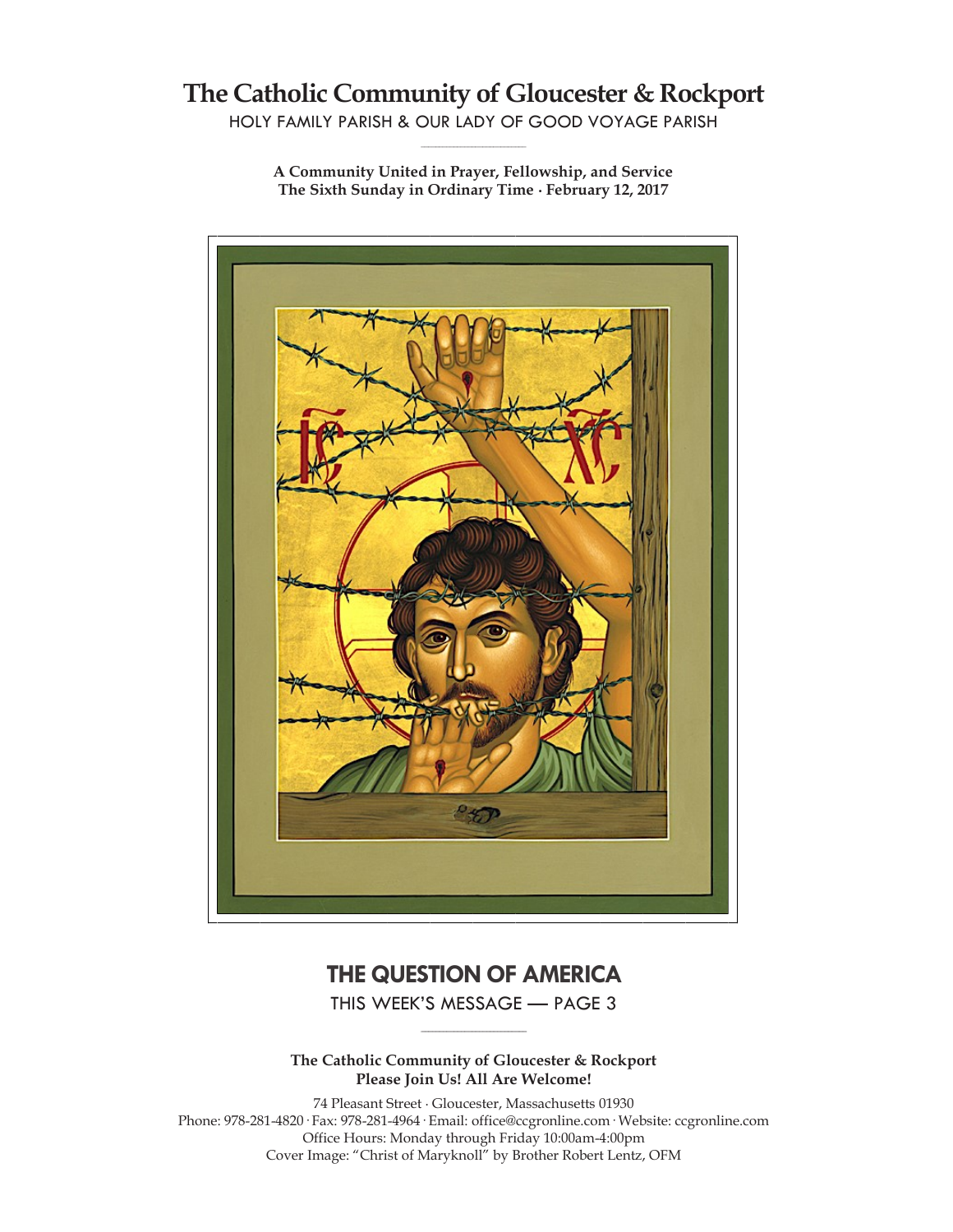# **PASTOR'S NOTE \_\_\_\_\_\_\_\_\_\_\_\_\_\_\_\_\_\_\_\_\_**

### **STATEMENT OF THE CAPE ANN CLERGY IN RESPONSE TO THE EXECUTIVE ORDER ON IMMIGRATION**

*You are not to wrong or oppress an alien, because you were aliens in the land of Egypt (Exodus 22:21).*

With sadness and resolve, we add our names to the thousands of clergy and people of faith who have spoken out against the recent executive order temporarily suspending immigration and refugee resettlement from seven Muslim majority nations. We believe this action is discriminatory and shows hostility toward our nation's founding principles. Rather than protect us, we believe it will weaken us and lead us toward increased conflict and violence. All of our faith traditions teach us that we must stand against oppression and protect the most vulnerable and despised in our society. Our identity as citizens of the United States includes a pride that our nation can be a refuge of hope and freedom for those in need. We reject any effort to shut our nation's doors on the most vulnerable. We recommit ourselves to the work of protecting and advancing the dignity of all human beings and fulfilling the vision of the prophet Isaiah: "If you give yourself to the hungry and satisfy the desire of the afflicted, then your light will rise in the darkness and your gloom will become like midday (Isaiah 58:10)."

Reverend James M. Achadinha, Pastor Catholic Community of Gloucester & Rockport

> Reverend Thomas L. Bentley, Pastor Trinity Congregational Church

Reverend Anne Deneen, Pastor Saint Paul Lutheran Church

Reverend Mr. Dan Dunn, Senior Deacon Catholic Community of Gloucester & Rockport

> Reverend Alice W. Erickson United Church of Christ

Reverend Wendy Fitting, Minister Emeritus Unitarian Universalist Church of Gloucester

Reverend Paul Flammia, Pastor Saint John Church & Sacred Heart Church

Very Reverend Ronald J. Gariboldi, V.F., Senior Priest Catholic Community of Gloucester & Rockport

Reverend Mike Gelsomini, Pastor West Gloucester Trinitarian Congregational Church

> Reverend Derek van Gulden, Pastor First Congregational Church of Rockport

> > Reverend Bret B. Hays, Rector Saint John Episcopal Church

Abram Kielsmeier-Jones, Pastor Union Congregational Church

Reverend Sue Koehler-Arsenault Interfaith Minister

> Rabbi Steven A. Lewis Temple Ahavat Achim

Reverend Art McDonald Universalist Church of Essex

Reverend Susan Moran Unitarian Universalist Society of Rockport

Reverend David C. Myers, Pastor United Methodist Church of Gloucester & Rockport

Reverend Janet D. Parsons Gloucester Unitarian Universalist Church

> Reverend John R. Sachs, SJ Eastern Point Retreat House

Reverend Rona Tyndall United Church of Christ

Reverend Karin E. Wade, Rector Saint Mary Episcopal Church

Reverend Dierdre Greenwood White Annisquam Village Church

> Reverend Richard H. White Presbyterian Church U.S.A.

Reverend Dr. Timothy M. Ziegenhals First Congregational Church of Essex

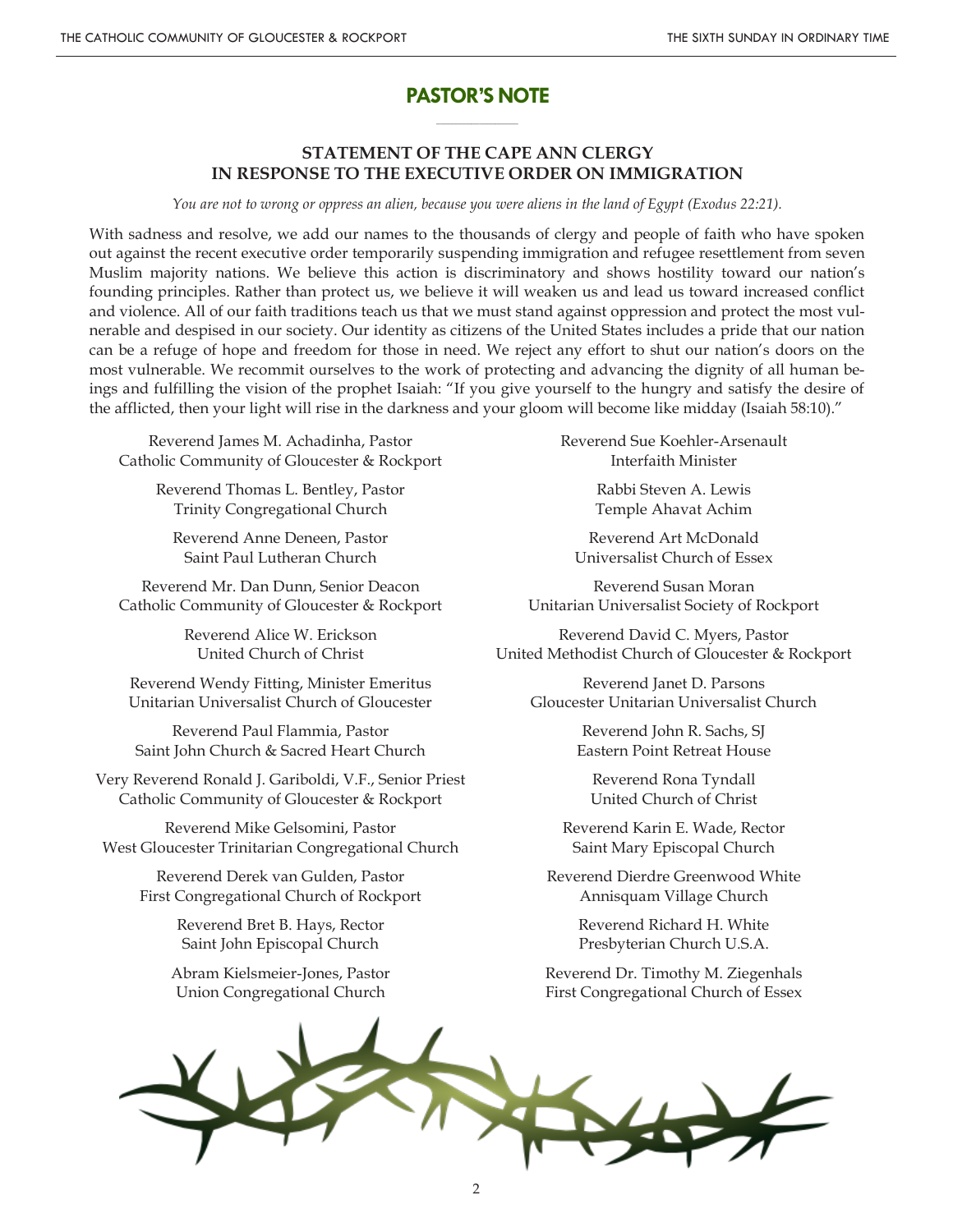### **THIS WEEK'S MESSAGE \_\_\_\_\_\_\_\_\_\_\_\_\_\_\_\_\_\_\_\_\_**

#### **THE QUESTION OF AMERICA**

#### *By Cliff Garvey*

For the past twelve years, I taught undergraduate courses in American government at a local university. Most of my students were freshmen. And most of them were not very interested in politics and public policy. So, my challenge was to connect our academic work with how politics and politicians work in the real world. Each semester began with a discussion about how the United States is unique among the nations of the world. Not necessarily better, but different. Unlike other countries, whose identity is rooted in a common culture, language, religion, race, or ethnicity, our national identity is based on our commitment to five core values and beliefs. Scholars identify these as freedom, democracy, equality, capitalism, and a delicate balance between individual interests and the common good. By this standard, whether we are born in Massachusetts or Mozambique, one becomes an American by believing in certain basic principles.

Three months ago, millions of Americans voted in our national elections. A new president was chosen according to the terms of our constitutional tradition. And last month, we commemorated the peaceful transfer of power from one presidential administration to the next. But during the past two weeks, hundreds of thousands of our fellow citizens have taken to the streets or to social media platforms in order to protest a presidential order that bans travel from seven predominantly Muslim nations to the United States. The order also suspends our country's entire refugee admissions program for three months; suspends indefinitely our resettlement program for Syrian refugees fleeing that country's civil war; and reduces by half the total number of refugees that will be allowed into our country this year. At this point, a federal judge has blocked implementation of this order and the issue is being contested in the federal courts.

People of faith and goodwill can respectfully disagree over our country's immigration and refugee resettlement policies. That is the nature of our democratic republic. As Catholics, however, our opinions about these and other difficult issues should be shaped by our understanding of the scriptures, the teachings and traditions of the Church, the guidance offered by our bishops and pastors, and our own individual consciences. Throughout the New Testament, we find a preference for the poor and the weak, and a call to welcome the stranger as if he were Christ himself (See Matthew 25). In the Catechism of the Catholic Church, we learn that while government has a duty to defend national borders, it also has an equally compelling responsibility to welcome and care for immigrants and refugees (CCC 2241). And in recent days, the United States Conference of Catholic Bishops (USCCB) has strongly objected to the president's executive order and renewed its call for comprehensive and compassionate immigration reform.

In addition, Pope Francis has consistently urged the world's wealthiest nations to welcome immigrants and refugees with generosity and love. For example, during his speech last year to a Joint Session of the United States Congress, the Holy Father said: "Let us treat others with the same passion and compassion with which we want to be treated. Let us seek for others the same possibilities that we seek for ourselves. Let us help others to grow, as we would like to be helped ourselves. In a word, if we want security, then let us give security. If we want life, then let us give life. If we want opportunities, then let us offer opportunities." Pope Francis pleaded with our elected representatives to be guided in their decisions by the Golden Rule and by our best instincts, not by bigotry or fear.

Likewise, Cardinal Sean wrote last week in the Boston Globe (2-2-17) that our leaders should make important decisions about immigrants and refugees based on our shared religious beliefs and core values as a people. These are the same core values and beliefs that I shared with my students for more than a decade. These are the principles that created our country's astonishing power and wealth. These are the principles that shine so brightly throughout the world and beckon people of all colors and creeds to our shores. And these are the principles that prompt us to balance our individual interests with what is best for all people, especially our brothers and sisters who may have never enjoyed what we sometimes take for granted: the natural rights to life, liberty, and the pursuit of happiness.

In his book, "The American Soul", Jacob Needleman writes: "The deeper hope of America was its vision of what humanity is and can become, individually and in community. It was through that vision that all the material and social promise of America took its fire and light and its voice that called to men and women within its own borders and throughout the world. America was once a great idea, and it is such ideas that move the world, that open the possibility of meaning in human life...The question of America is there: if America loses the meaning of its existence and if, in fact, America is now the dominant cultural influence in the world, then what will become of the world?" Let us pray that our answer to this challenging question will be inspired by the basic principles of our democracy, the Judeo-Christian traditions of charity, goodwill, and love of neighbor, and the opening of our hearts, minds, and arms to embrace the stranger as we would wish to embrace Christ himself. May the Lord give you peace, now and always!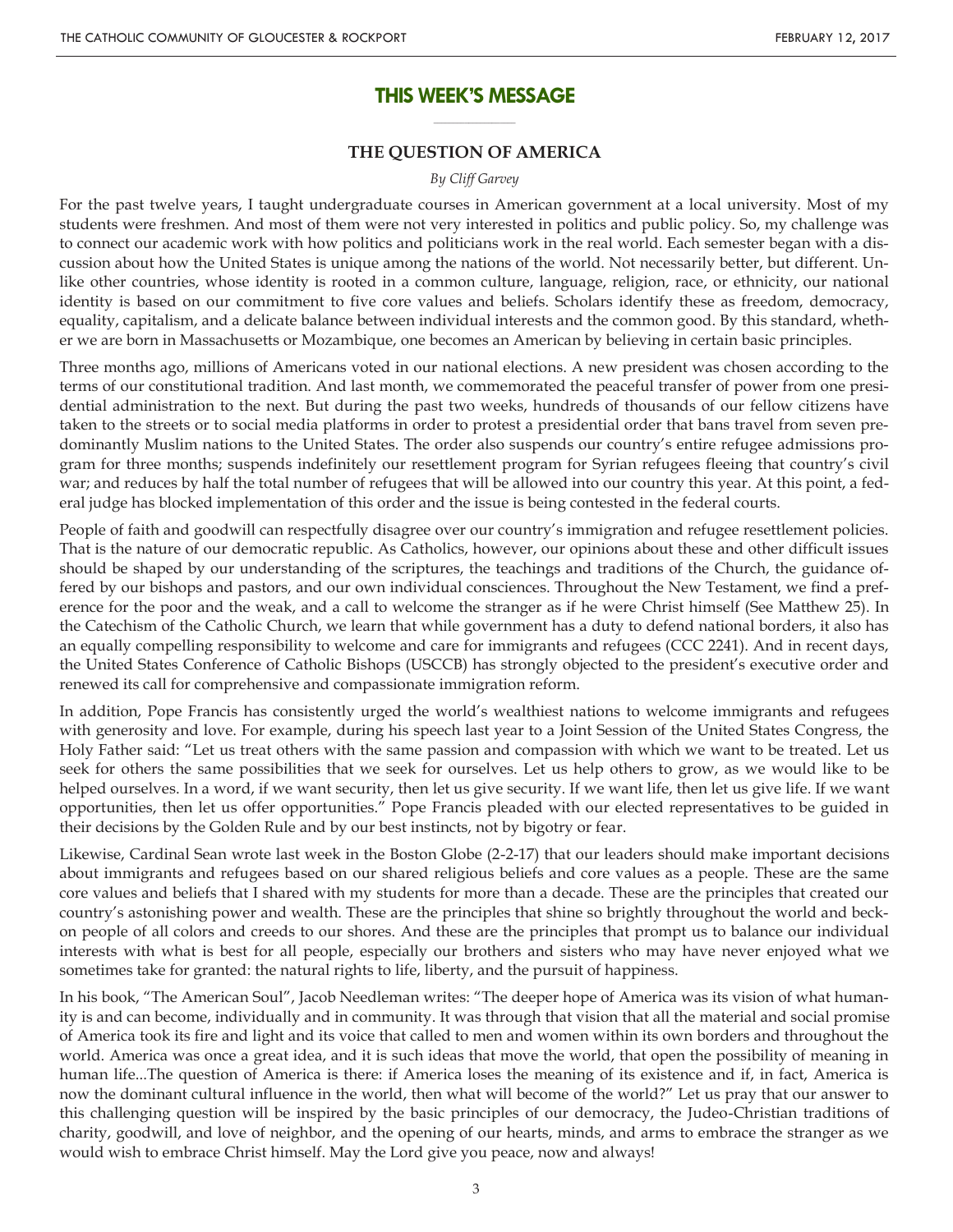#### **PRAYER, FELLOWSHIP, AND SERVICE \_\_\_\_\_\_\_\_\_\_\_\_\_\_\_\_\_\_\_\_**

# **WORLD DAY OF THE SICK Saturday, February 11th**

This weekend, the Catholic Church throughout the world commemorates the 25th Annual World Day of the Sick. In the Catholic Community of Gloucester & Rockport, this is a unique opportunity for our community to pray for those who suffer with chronic or terminal illnesses and to celebrate God's healing, love, and mercy for all who suffer and for all who care for them.

In his message for the World Day of the Sick 2017, Pope Francis writes: "This day is an opportunity to reflect on the needs of the sick and of all who suffer. It is also an occasion for those who generously assist the sick, beginning with family members, health workers, and volunteers to give thanks for their God-given vocations to accompany our brothers and sisters who suffer. Likewise, this celebration gives the whole Church renewed spiritual energy to carry out more fully the fundamental part of her mission to serve the poor, the sick, the suffering, and the marginalized in our societies."

As we commemorate the World Day of the Sick, let us lift our hearts and voices to the Lord on behalf of those who are sick, those who are suffering, and those who are dying. May God bless them, comfort them, and strengthen them with the balm of his healing love and mercy.

# **A Prayer for the Sick**

Almighty God and Father, all praise and glory is yours for you have called us to serve you in love. Bless you servant, N., so that he/she may bear their illness in union with your Son's obedient suffering. Restore him/her to health, and lead him/her to glory. We ask this through our Lord, Jesus Christ, your Son, who lives and reigns with you and the Holy Spirit, one God, for ever and ever. Amen.

# **A Prayer for the Dying**

Lord Jesus Christ, as you stood by the bed of Saint Joseph and gently led him home to heaven, so shepherd every soul about to die to a paradise of perfect peace. Let the tears we shed upon their passing stand witness to our love for them and the depth of our thanksgiving for the gift of their lives and the grace of a good death. For you are our Lord, for ever and ever. Amen.

Our Lady of Lourdes, Patroness of the Sick, pray for us!

#### **YOUTH FAITH FORMATION \_\_\_\_\_\_\_\_\_\_\_\_\_\_\_\_\_\_\_\_**

# **CATHOLIC KIDS CAMP PARADE AROUND THE OUR FATHER Begins Tuesday, February 21st at 8:00am**

The Catholic Community of Gloucester & Rockport is pleased to announce that all children (ages 5 through 11) are invited to participate in our next Catholic Kids Camp: Parade Around the Our Father from Tuesday, February 21st through Friday, February 24th from 8:00am until 12:00pm at Our Lady of Good Voyage Church. During this exciting week of prayer and fellowship, children will learn about the Lord's Prayer through active and engaged participation in games, music, skits, and craft projects. Here's the schedule for the week:

> Day I: Tuesday, February 21st God Listens

Day II: Wednesday, February 22nd God Provides

Day III: Thursday, February 23rd God Forgives

Day IV: Friday, February 24th God Guides

Each day of our Catholic Kids Camp will begin with Mass at 8:00am in Our Lady of Good Voyage Church. All parents, grandparents, and guardians are welcome to join us! After Mass, Betsy Works and a team of volunteers will lead the children to Our Lady's School for a faithfilled and fun-filled morning of activities, learning, and good times with friends both old and new. Catholic Kids Camp is a fun, exciting, and educational program that your children and grandchildren will love!

The tuition for this innovative youth faith formation program during the winter school vacation is just \$25 per child for the entire week! Scholarships are available for those families who cannot afford tuition. Also, adults and older children (ages 12 and up) are welcome to join us as volunteers and will be much appreciated! For more information about our next Catholic Kids Camp: Parade Around the Our Father, please contact Betsy Works at 978-281-4820 or bworks@ccgronline.com. Registration forms are available at ccgronline.com/formation. Please join us! All are invited! All are welcome!

# **WINTER WEATHER CANCELLATIONS Join us: ccgronline.com!**

In case of inclement weather, all weather related cancellations of programs and events in the Catholic Community of Gloucester & Rockport will be announced on our website: ccgronline.com; via Twitter: @ccgronline; and on all major television stations and their websites. Thank you!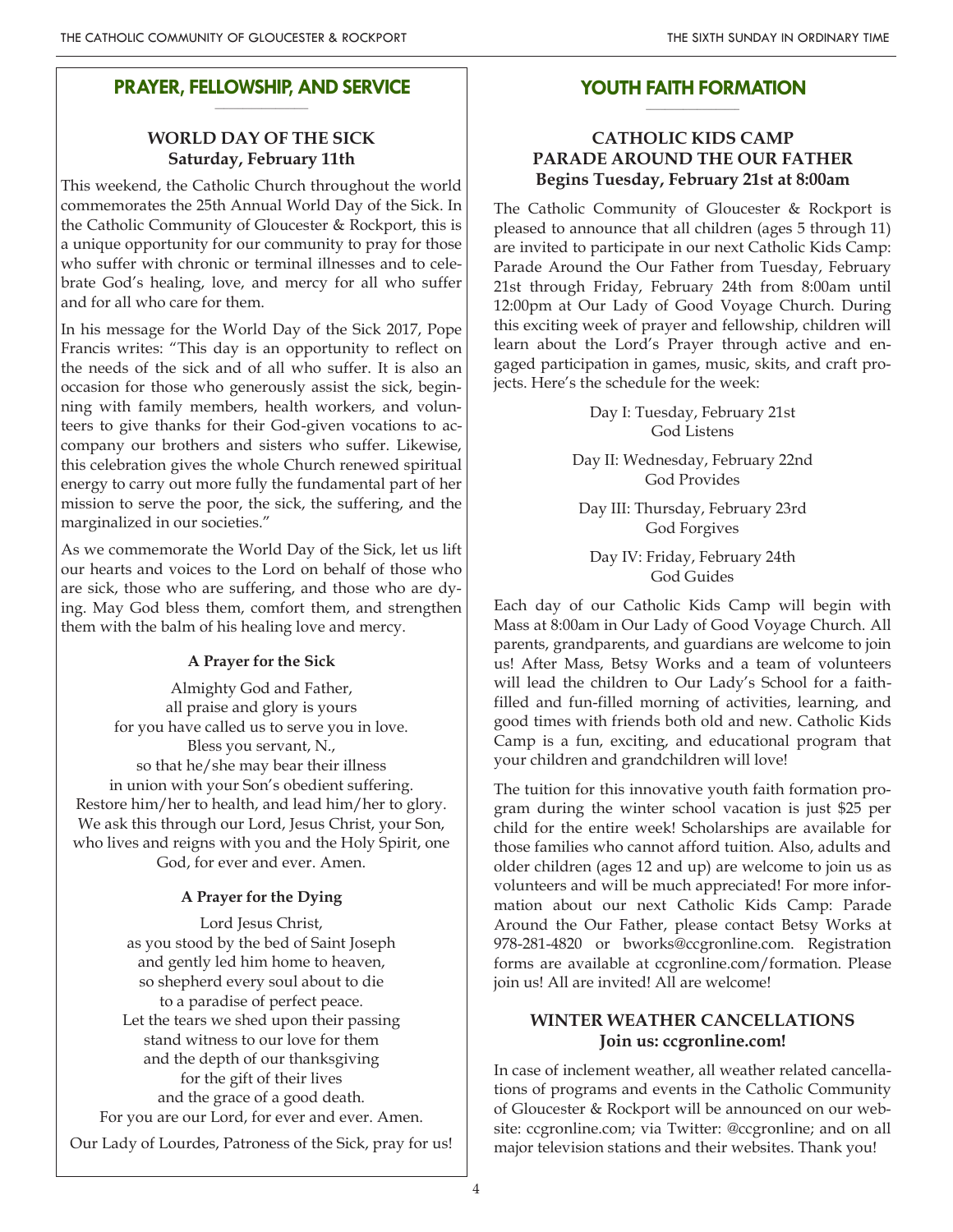#### **ADULT FAITH FORMATION \_\_\_\_\_\_\_\_\_\_\_\_\_\_\_\_\_\_\_\_**



# **RELUCTANT SAINT: THE LIFE OF FRANCIS OF ASSISI Book Study & Faith Sharing for Adults Begins Thursday, February 16th at 7:00pm**

The winter season is a great time to curl up with a hot cup of tea and a good book. It's also a great time to refresh and renew our spiritual lives. This year, in celebration of the Assisi Project's 10th Anniversary (2007-2017), Father Jim and Cliff will offer a series of adult faith formation programs designed to help us better understand the life and legacy of Saint Francis of Assisi, his influence on Pope Francis and the Roman Catholic Church, and the timeless traditions of Franciscan prayer and spirituality.

We will begin with "The Winter Read", a four-week book study and faith sharing program during which participants will read together and share their reactions to "Reluctant Saint: The Life of Francis of Assisi" by Donald Spoto. This contemporary and best-selling biography of Saint Francis chronicles the life of the "Poor Man of Assisi" in a straightforward and sometimes painfully honest way. By reading this book, we will learn about life in the Middle Ages and we will come to know Francis of Assisi as a man, as a sinner, and ultimately as a saint.

Due to last week's snow storm, this special program will begin now on Thursday, February 16th, and continue on February 23rd, March 2nd, and March 9th in Our Lady of Good Voyage Church. Each week, participants will be asked to read approximately 70 pages from the book so that we can complete it by our final session. Each evening will begin promptly at 7:00pm with Evening Prayer from the Liturgy of the Hours. After our time of prayer, we will briefly introduce the readings for the week. We will then have plenty of time for discussion, questions, and faith sharing.

A donation of \$20.00 is requested from those who can afford it, along with a sincere interest in learning and sharing insights about the life and times of Saint Francis of Assisi. If you are interested in joining us, please contact Cliff Garvey at 978-281-4820 or cgarvey@ccgronline.com by Monday, February 13th so that we can ensure that we have enough copies of the book. Please join us! All are invited! All are welcome!

#### **PRAYER, FELLOWSHIP, AND SERVICE \_\_\_\_\_\_\_\_\_\_\_\_\_\_\_\_\_\_\_\_**

### **HOLY FAMILY WOMEN'S GUILD VALENTINE'S DAY BAKE SALE Weekend of February 11th—February 12th**

During the weekend of February 11th—February 12th, the Holy Family Women's Guild will host a Bake Sale after the 4:00pm Mass in Saint Ann Church, 8:15am Mass in Saint Ann Church, and 10:00am Mass in Saint Joachim Church. As always, we will have homemade cakes and cookies, brownies and other baked goods for sale. Here's your chance to buy something sweet for someone you love and to support Holy Family Parish at the same time! For more information, please contact Lydia Bertolino at 978-281-4279 or lbertolino4@msn.com; or Janet Lucido at jml3485@aol.com. Thank you in advance for your generous support! Please join us! All are welcome!

# **KNIGHTS OF COLUMBUS Tuesday, February 14th at 7:00pm**

The Knights of Columbus is an organization of men that remains true to its founding principles of charity, unity, and fraternity. Founded in 1882, the Knights remain dedicated to the mutual assistance of members and their families, but also to serving the disabled, the poor, and the sick. The Knights also sponsor educational, charitable, and religious programs throughout the year.

Council 215 serves the Catholic Community of Gloucester & Rockport at Holy Family Parish and Our Lady of Good Voyage Parish. Our next meeting is scheduled for Tuesday, February 14th at 7:00pm in the Parish Center (Saint Ann Church Campus). For more information about the Knights of Columbus and its good work in our parishes, please visit our website at kofc215.com or contact Mark Natti at 978-281-4820 or mnatti@comcast.net. New members are always welcome! Please join us!

# **THE ASSISI PROJECT TENTH ANNIVERSARY YEAR· 2007-2017 Saturday, February 25th at 8:00am**

Founded in 2007 by Father Jim and Cliff Garvey, the Assisi Project is a fellowship of "Franciscans in Spirit" with friends and followers around the world. Our mission is to help adults of all ages more faithfully live the Gospel in the spirit of Saint Francis and Saint Clare of Assisi. The Assisi Project now meets on the last Saturday of each month in Saint Ann Church for Mass, formation, and fellowship. Our next meeting is scheduled for Saturday, February 25th at 8:00am. If you are interested in growing closer to Christ through the guidance and intercession of Saint Francis of Assisi, please prayerfully consider joining us! All are welcome! For more information, please contact Cliff Garvey at 978-281-4820 or cgarvey@ccgronline.com. May the Lord give you peace, now and always!